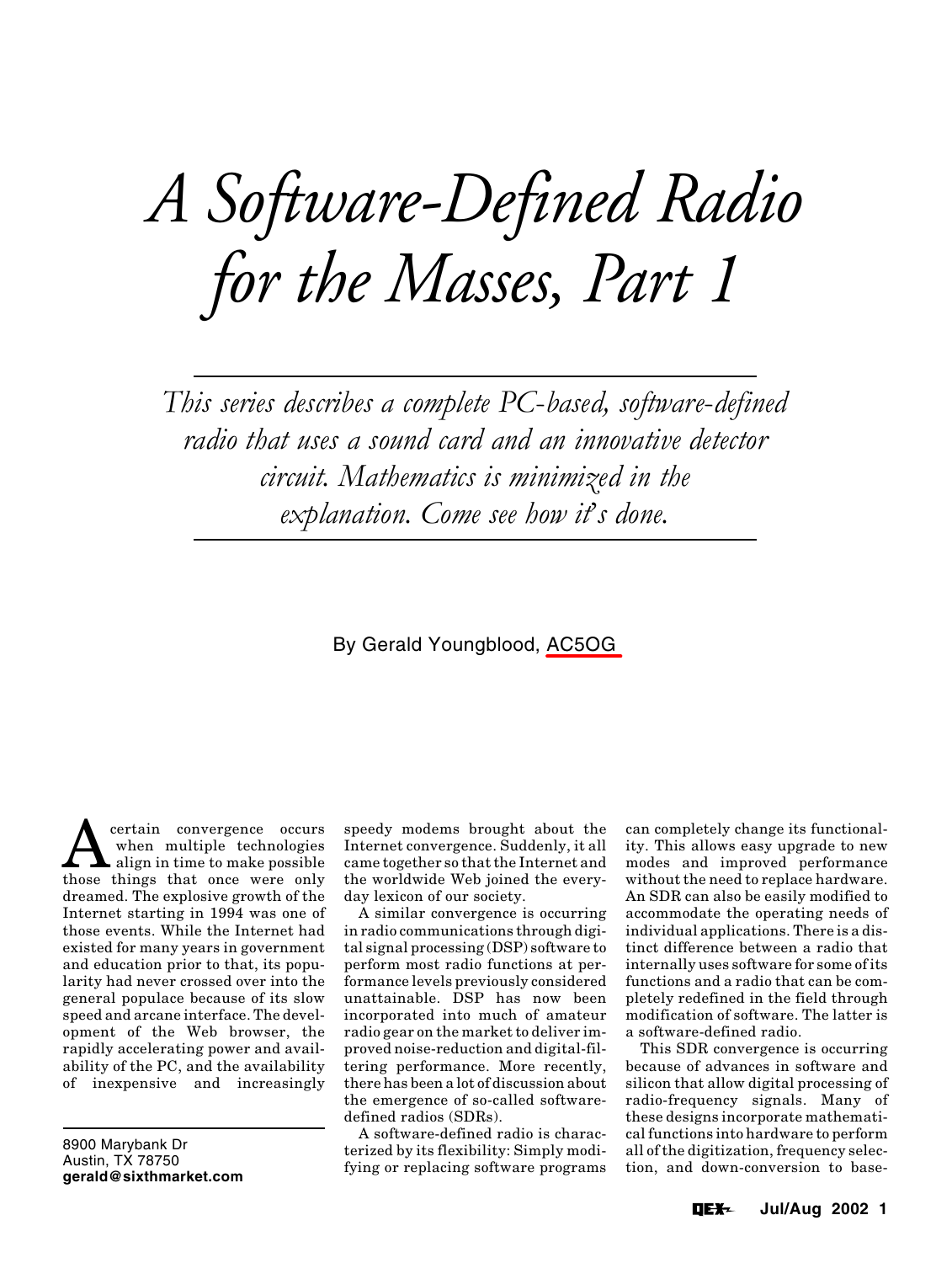band. Such systems can be quite complex and somewhat out of reach to most amateurs.

One problem has been that unless you are a math wizard and proficient in programming *C++* or assembly language, you are out of luck. Each can be somewhat daunting to the amateur as well as to many professionals. Two years ago, I set out to attack this challenge armed with a fascination for technology and a 25-year-old, virtually unused electrical engineering degree. I had studied most of the math in college and even some of the signal processing theory, but 25 years is a long time. I found that it really was a challenge to learn many of the disciplines required because much of the literature was written from a mathematician's perspective.

Now that I am beginning to grasp many of the concepts involved in software radios, I want to share with the Amateur Radio community what I have learned without using much more than simple mathematical concepts. Further, a software radio should have as little hardware as possible. If you have a PC with a sound card, you already have most of the required hardware. With as few as three integrated circuits you can be up and running with a Tayloe detector an innovative, yet simple, direct-conversion receiver. With less than a dozen chips, you can build a transceiver that will outperform much of the commercial gear on the market.

# **Approach the Theory**

In this article series, I have chosen to focus on practical implementation rather than on detailed theory. There are basic facts that must be understood to build a software radio. However, much like working with integrated circuits, you don't have to know how to create the IC in order to use it in a design. The convention I have chosen is to describe practical applications followed by reference where appropriate for more detailed study. One of the easier to comprehend references I have found is *The Scientist and Engineer's Guide to Digital Signal Processing* by Steven W. Smith. It is free for download over the Internet at **www.DSPGuide. com**. I consider it required reading for those who want to dig deeper into implementation as well as theory. I will refer to it as the "DSP Guide" many times in this article series for further study.

So get out your four-function calculator (okay, maybe you need six or

seven functions) and let's get started. But first, let's set forth the objectives of the complete SDR design:

- Keep the math simple
- Use a sound-card equipped PC to provide all signal-processing functions
- Program the user interface and all signal-processing algorithms in *Visual Basic* for easy development and maintenance
- Utilize the Intel Signal Processing Library for core DSP routines to minimize the technical knowledge requirement and development time, and to maximize performance
- Integrate a direct conversion (D-C) receiver for hardware design simplicity and wide dynamic range
- Incorporate direct digital synthesis (DDS) to allow flexible frequency control
- Include transmit capabilities using similar techniques as those used in the D-C receiver.

# *Analog and Digital Signals in the Time Domain*

To understand DSP we first need to understand the relationship between digital signals and their analog counterparts. If we look at a 1-V (pk) sine wave on an analog oscilloscope, we see that the signal makes a perfectly smooth curve on the scope, no matter how fast the sweep frequency. In fact, if it were possible to build a scope with an infinitely fast horizontal sweep, it would still display a perfectly smooth curve (really a straight line at that point). As such, it is often called a *continuous-time signal* since it is continuous in time. In other words, there are an infinite number of different voltages along the curve, as can be seen on the analog oscilloscope trace.

On the other hand, if we were to measure the same sine wave with a digital voltmeter at a sampling rate of four times the frequency of the sine wave, starting at time equals zero, we would read: 0 V at 0°, 1 V at 90°, 0 V at 180° and –1 V at 270° over one complete cycle. The signal could continue perpetually, and we would still read those same four voltages over and again, forever. We have measured the voltage of the signal at discrete moments in time. The resulting voltagemeasurement sequence is therefore called a *discrete-time signal*.

If we save each discrete-time signal voltage in a computer memory and we know the frequency at which we sampled the signal, we have a *discretetime sampled signal*. This is what an analog-to-digital converter (ADC) does. It uses a sampling clock to measure discrete samples of an incoming analog signal at precise times, and it produces a digital representation of the input sample voltage.

In 1933, Harry Nyquist discovered that to accurately recover all the components of a periodic waveform, it is necessary to sample a signal at twice the maximum bandwidth of the signal being measured. That minimum sampling frequency is called the *Nyquist criterion*. This may be expressed as:

$$
f_{\rm s} = 2f_{\rm bw} \tag{Eq 1}
$$

where  $f_s$  is the sampling rate and  $f_{bw}$  is the bandwidth. See the math isn't so bad, is it?

Now as an example of the Nyquist criterion, let's consider human hearing, which typically ranges from 20 Hz to 20 kHz. To recreate this frequency response, a CD player must sample at a frequency of at least 40 kHz. As we will soon learn, the maximum frequency component must be limited to 20 kHz through low-pass filtering to prevent distortion caused by false images of the signal. To ease filter requirements, therefore, CD players use a standard sampling rate of 44,100 Hz. All modern PC sound cards support that sampling rate.

What happens if the sampled bandwidth is greater than half the sampling rate and is not limited by a low-pass filter? An *alias* of the signal is produced that appears in the output along with the original signal. Aliases can cause distortion, beat notes and unwanted spurious images. Fortunately, alias frequencies can be precisely predicted and prevented with proper low-pass or band-pass filters, which are often referred to as *anti-aliasing* filters, as shown in Fig 1. There are even cases where the alias frequency can be used to advantage; that will be discussed later in the article.

This is the point where most texts on DSP go into great detail about what sampled signals look like above the Nyquist frequency. Since the goal of this article is practical implementation, I refer you to Chapter 3 of the DSP Guide for a more in-depth discussion of sampling, aliases, A-to-D and D-to-A conversion. Also refer to Doug



**Fig 1—A/D conversion with antialiasing low-pass filter.**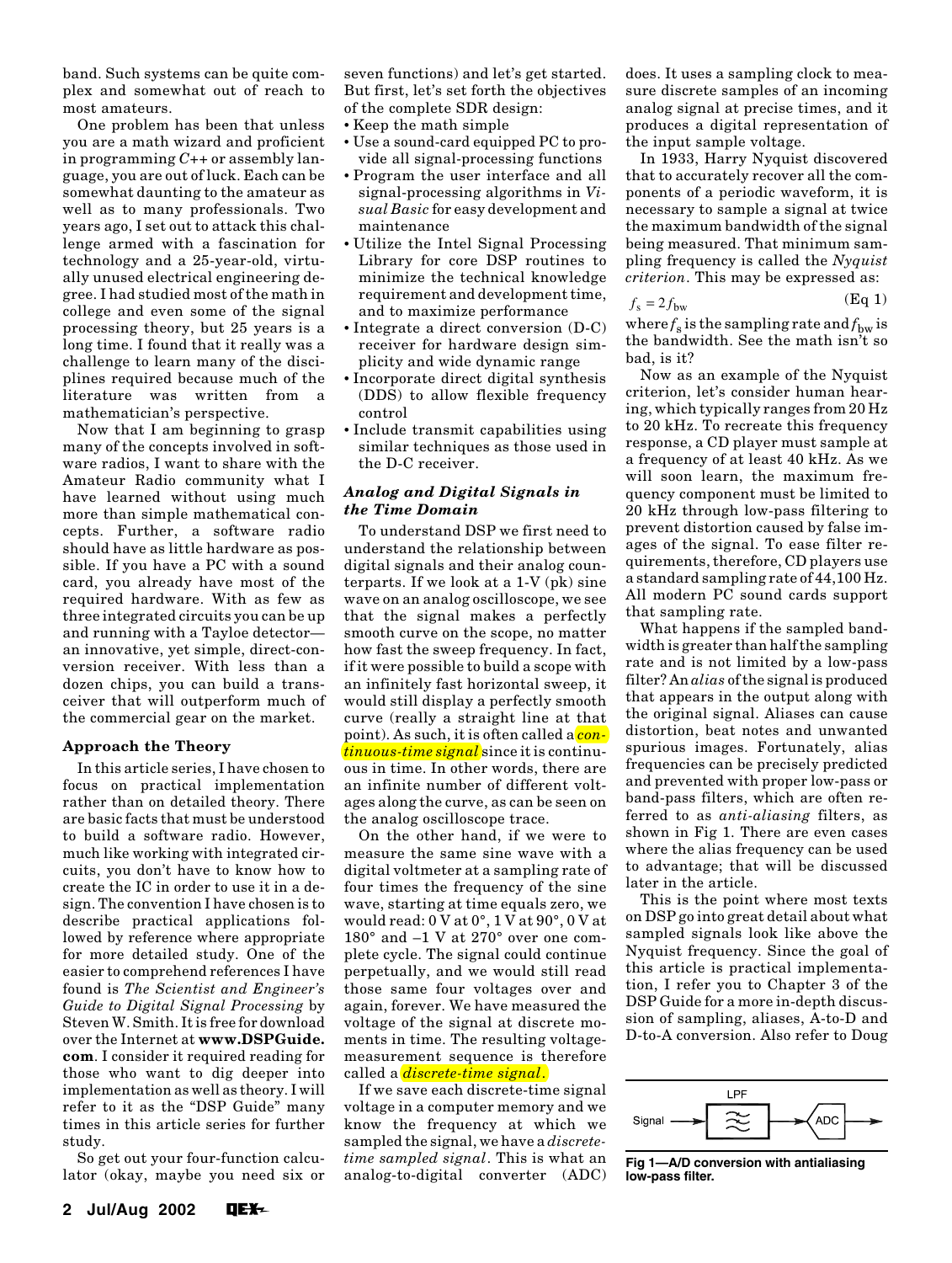Smith's article, "Signals, Samples, and Stuff: A DSP Tutorial."1

What you need to know for now is that if we adhere to the Nyquist criterion in Eq 1, we can accurately sample, process and recreate virtually any desired waveform. The sampled signal will consist of a series of numbers in computer memory measured at time intervals equal to the sampling rate. Since we now know the amplitude of the signal at discrete time intervals, we can process the digitized signal in software with a precision and flexibility not possible with analog circuits.

#### **From RF to a PC's Sound Card**

Our objective is to convert a modulated radio-frequency signal from the frequency domain to the time domain for software processing. In the frequency domain, we measure amplitude versus frequency (as with a spectrum analyzer); in the time domain, we measure amplitude versus time (as with an oscilloscope).

In this application, we choose to use a standard 16-bit PC sound card that has a maximum sampling rate of 44,100 Hz. According to Eq 1, this means that the maximum-bandwidth signal we can accommodate is 22,050 Hz. With quadrature sampling, discussed later, this can actually be extended to 44 kHz. Most sound cards have built-in antialiasing filters that cut off sharply at around 20 kHz. (For a couple hundred dollars more, PC sound cards are now available that support 24 bits at a 96-kHz sampling rate with up to 105 dB of dynamic range.)

Most commercial and amateur DSP designs use dedicated DSPs that sample intermediate frequencies (IFs) of 40 kHz or above. They use traditional analog superheterodyne techniques for down-conversion and filtering. With the advent of very-high-speed and wide-bandwidth ADCs, it is now possible to directly sample signals up through the entire HF range and even into the low VHF range. For example, the Analog Devices AD9430 A/D converter is specified with sample rates up to 210 Msps at 12 bits of resolution and a 700-MHz bandwidth. That 700-MHz bandwidth can be used in under-sampling applications, a topic that is beyond the scope of this article series.

The goal of my project is to build a PC-based softwaredefined radio that uses as little external hardware as possible while maximizing dynamic range and flexibility. To do so, we will need to convert the RF signal to audio frequencies in a way that allows removal of the unwanted mixing products or images caused by the down-conversion process. The simplest way to accomplish this while maintaining wide dynamic range is to use D-C techniques to

translate the modulated RF signal directly to baseband. We can mix the signal with an oscillator tuned to the RF carrier frequency to translate the bandwidth-limited signal to a 0-Hz IF as shown in Fig 2.

The example in the figure shows a 14.001-MHz carrier signal mixed with a 14.000-MHz local oscillator to translate the carrier to 1 kHz. If the low-pass filter had a cutoff of 1.5 kHz, any signal between 14.000 MHz and 14.0015 MHz would be within the passband of the direct-conversion receiver. The problem with this simple approach is that we would also simultaneously receive all signals between 13.99815 MHz and 14.000 MHz as unwanted images within the passband, as illustrated in Fig 3. Why is that?

Most amateurs are familiar with the concept of sum and difference frequencies that result from mixing two signals. When a carrier frequency,  $f_c$ , is mixed with a local oscillator,  $f_{\text{lo}}$ , they combine in the general form:

$$
f_{\rm c} f_{\rm lo} = \frac{1}{2} \left[ (f_{\rm c} + f_{\rm lo}) + (f_{\rm c} - f_{\rm lo}) + (-f_{\rm c} + f_{\rm lo}) + (-f_{\rm c} - f_{\rm lo}) \right] (\text{Eq 2})
$$

When we use the direct-conversion mixer shown in Fig 2, we will receive these primary output signals:

 $f_c - f_{lo} = 14.001 \text{ MHz} - 14.000 \text{ MHz} = 0.001 \text{ MHz}$  $f_c + f_{lo} = 14.001 \text{ MHz} + 14.000 \text{ MHz} = 28.001 \text{ MHz}$ 

Note that we also receive the image frequencies that "fold over" the primary output signals:

 $-f_c + f_{lo} = -14.001 \text{ MHz} + 14.000 \text{ MHz} = -0.001 \text{ MHz}$ 

 $-f_c - f_{lo} = -14.001 \text{ MHz} - 14.000 \text{ MHz} = -28.001 \text{ MHz}$ 

A low-pass filter easily removes the 28.001-MHz *sum frequency* and its –28.001-MHz *image* but the –0.001-MHz *difference-frequency* image will remain in the output. This unwanted image is the opposite sideband centered on the 14.000-MHz carrier frequency. This would not be a problem if there were no signals below 14.000 MHz to interfere. As previously stated all undesired signals between 13.99815 and 14.000 MHz will translate into the passband along with the desired signals above 14.000 MHz. The image results in increased noise in the output.

So how can we remove the image-frequency signals? It can be accomplished through *quadrature mixing*. Phasing or quadrature transmitters and receivers—also called Weaver-method or image-rejection mixers—have existed since the early days of single sideband. In fact, my first SSB transmitter was a used Central Electronics 20A exciter that incorporated a phasing design. Phasing systems lost favor in the early 1960s with the advent of relatively inexpensive, high-performance filters.

To achieve good opposite-sideband or image suppression, 1Notes appear on page 00.



**Fig 2—A direct-conversion real mixer with a 1.5-kHz low-pass filter.**



**Fig 3—Output spectrum of a real mixer illustrating the sum, difference and image frequencies.**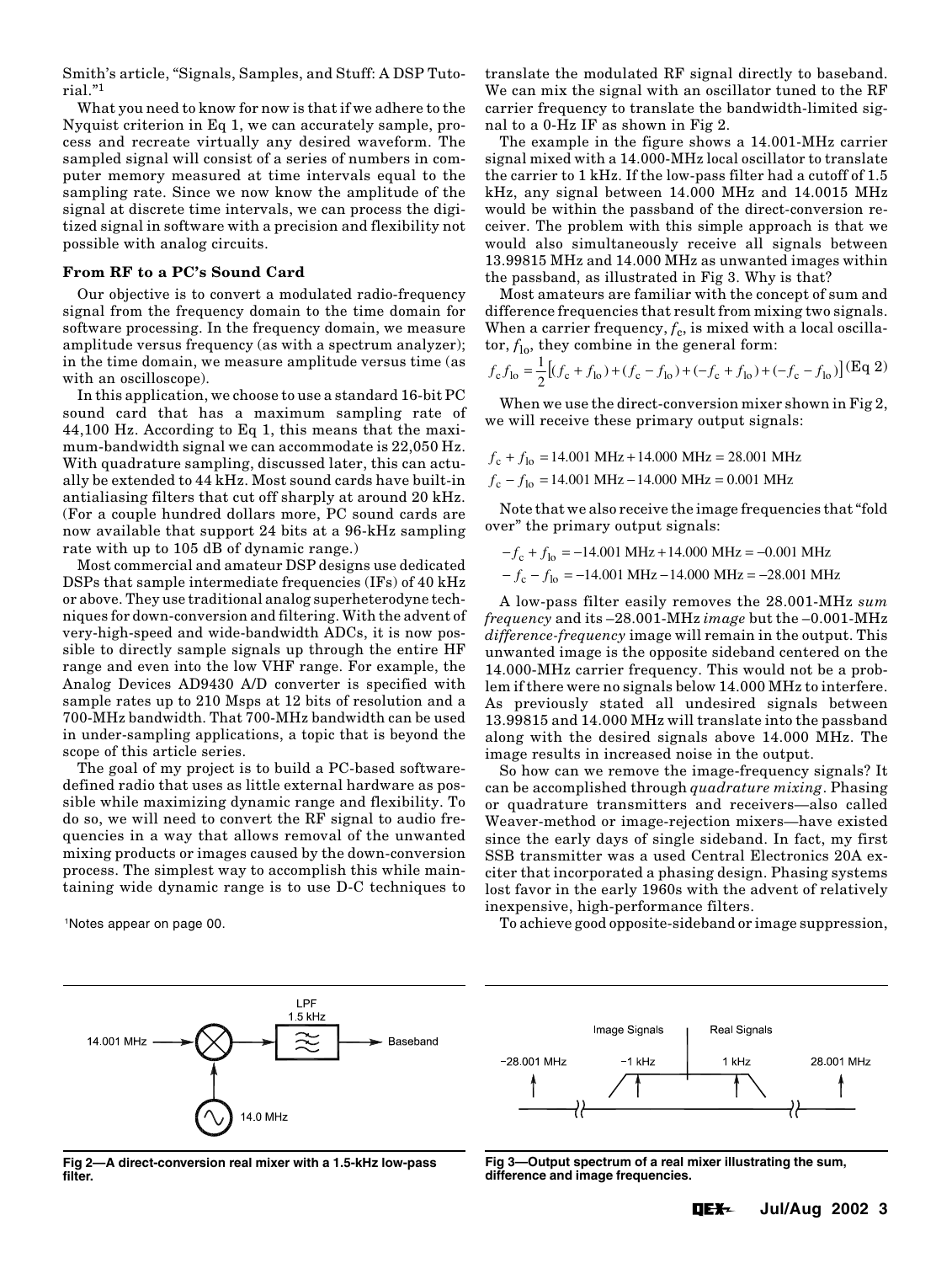phasing systems require a precise balance of amplitude and phase between two samples of the signal that are 90° out of phase or in quadrature with each other—"orthogonal" is the term used in some texts. Until the advent of digital signal processing, it was difficult to realize the level of image rejection performance required of modern radio systems in phasing designs. Since digital signal processing allows precise numerical control of phase and amplitude, quadrature modulation and demodulation are the preferred methods. Such signals in quadrature allow virtually any modulation method to be implemented in software using DSP techniques.

## **Give Me** *I* **and** *Q* **and I Can Demodulate Anything**

First, consider the direct-conversion mixer shown in Fig 2. When the RF signal is converted to baseband audio using a single channel, we can visualize the output as varying in amplitude along a single axis as illustrated in Fig 4. We will refer to this as the *inphase* or *I* signal. Notice that its magnitude varies from a positive value to a negative value at the frequency of the modulating signal. If we use a diode to rectify the signal, we would have created a simple envelope or AM detector.

Remember that in AM envelope detection, both modulation sidebands carry information energy and both are desired at the output. Only amplitude information is required to fully demodulate the original signal. The problem is that most other modulation techniques require that the phase of the signal be known. This is where quadrature detection comes in. If we delay a copy of the RF carrier by 90° to form a quadrature (*Q*) signal, we can then use it in conjunction with the original in-phase signal and the math we learned in middle school to determine the instantaneous phase and amplitude of the original signal.

Fig 5 illustrates a RF carrier with the *I* signal plotted on the x-axis and the *Q* signal (the *I* signal delayed by 90°) plotted on the y-axis of a plane. This is often referred to in the literature as a *phasor diagram* in the *complex plane*. We are now able to extrapolate the two signals to draw an arrow or phasor that represents the instantaneous magnitude and phase of the original signal.

Okay, here is where you will have to use a couple of those extra functions on the calculator. To compute the magnitude  $m_t$  or envelope of the signal, we use the geometry of right triangles. In a right triangle, the square of the hypotenuse is equal to the sum of the squares of the other two sides according to the Pythagorean theorem. Or restating, the hypotenuse as  $m_t$  (magnitude with respect to time):

$$
m_{t} = \sqrt{I_{t}^{2} + Q_{t}^{2}}
$$
 (Eq 3)

The instantaneous phase of the signal as measured counterclockwise from the positive *I* axis and may be computed by the inverse tangent (or arctangent) as follows:

$$
\phi_{t} = \tan^{-1}\left(\frac{Q_{t}}{I_{t}}\right) \tag{Eq 4}
$$

Therefore, if we measured the instantaneous values of *I* and *Q,* we would know everything we needed to know about the signal at a given moment in time. This is true whether we are dealing with continuous analog signals or discrete sampled signals. With *I* and *Q,* we can demodulate AM signals directly using Eq 3 and FM signals using Eq 4. To demodulate SSB takes one more step. Quadrature signals can be used analytically to remove the image frequencies and leave only the desired sideband.

The mathematical equations for quadrature signals are difficult but



**Fig 4—An in-phase signal (**I**) on the real plane. The magnitude,**  $m_{(t)}$ **, is easily measured as the instantaneous voltage, but no phase information is available from in-phase detection. This is the way an AM envelope detector works.**

are very understandable with a little study. I highly recommend that you read the online article, "Quadrature Signals: Complex, But Not Complicated," by Richard Lyons. It can be found at **www.dspguru.com/info/ tutor/quadsig.htm**. The article develops in a very logical manner how quadrature-sampling *I*/*Q* demodulation is accomplished. A basic understanding of these concepts is essential to designing software-defined radios.

We can take advantage of the analytic capabilities of quadrature signals through a quadrature mixer. To understand the basic concepts of quadrature mixing, refer to Fig 6, which illustrates a quadrature-sampling *I*/*Q* mixer.

First, the RF input signal is bandpass filtered and applied to the two parallel mixer channels. By delaying the local oscillator wave by 90°, we can generate a cosine wave that, in tandem, forms a *quadrature oscillator*. The RF carrier,  $f_c(t)$ , is mixed with the respective cosine and sine wave local oscilla-



**Fig 5—I and Q signals are shown on the** complex plane. The magnitude vector,  $m_{\text{(t)}},$  rotates counterclockwise at a rate of 2 $\pi f_{\text{c}}$ . **rotates counterclockwise at a rate of 2**π**f<sup>c</sup> The magnitude and phase of the rotating vector at any instant in time may be determined through Eqs 3 and 4.**



Fig 6—Quadrature sampling mixer: The RF carrier,  $f_c$ , is fed to parallel mixers. The local **oscillator (Sine) is fed to the lower-channel mixer directly and is delayed by 90° (Cosine) to feed the upper-channel mixer. The low-pass filters provide antialias filtering before** analog-to-digital conversion. The upper channel provides the in-phase ( $I_{(t)}$ ) signal and the lower channel provides the quadrature ( $Q_{\rm (t)}$ ) signal. In the PC SDR the loẁ-pass filters<br>and A/D converters are integrated on the PC sound card.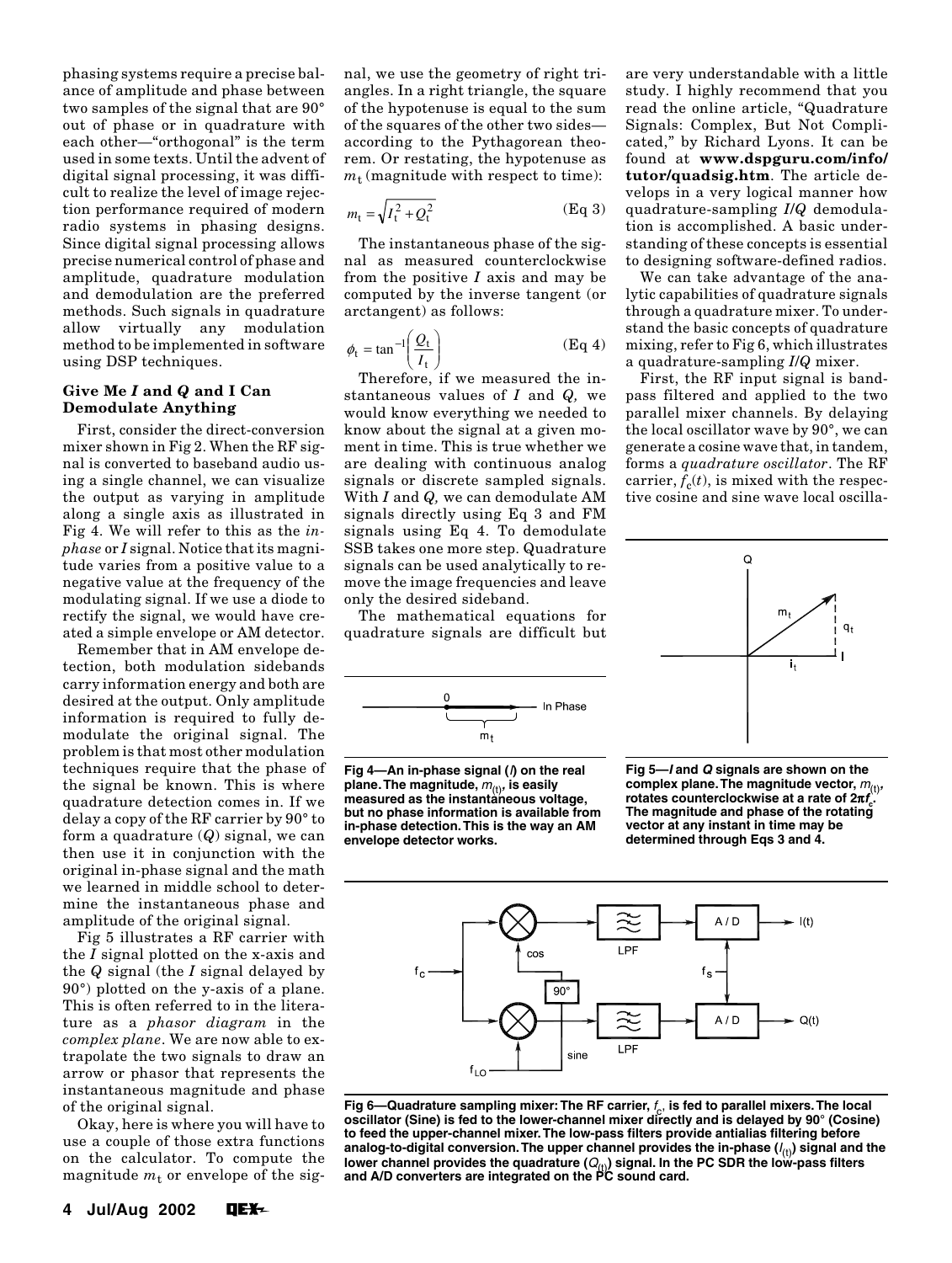tors and is subsequently low-pass filtered to create the in-phase, *I*(*t*), and quadrature, *Q*(*t*), signals. Effectively, the  $Q(t)$  channel is phase-shifted  $90^\circ$ relative to the  $I(t)$  channel through mixing with the sine local oscillator. The low-pass filter is designed for cutoff below the Nyquist frequency to prevent aliasing in the ADC step. The A/D converts continuous-time signals to discrete-time sampled signals. Now that we have the *I* and *Q* samples in memory, we can perform the magic of digital signal processing.

Before we go further, let me reiterate that one of the problems with this method of down-conversion is that it can be costly to get good opposite-sideband suppression with analog circuits. Any variance in component values will cause phase or amplitude imbalance between two channels, resulting in a corresponding decrease in oppositesideband suppression. With analog circuits, it is difficult to achieve better than 40 dB of suppression without much higher cost. Fortunately, it is straightforward to correct the analog imbalances in software.

Another significant drawback of direct-conversion receivers is that the noise increases as the demodulated signal approaches 0 Hz. Noise contributions come from a number of sources, such as 1/*f* noise from the semiconductor devices themselves, 60-Hz and 120-Hz line noise or hum, microphonic mechanical noise and local-oscillator phase noise near the carrier frequency. This can limit sensitivity since most people prefer their CW tones to be below 1 kHz. It turns out that most of the low-frequency noise rolls off above 1 kHz. Since a sound card can process signals all the way up to 20 kHz, why not use some of that bandwidth to move away from the low frequency noise? The PC SDR uses an 11.025-kHz, *offset-* *baseband IF* to reduce the noise to a manageable level. By offsetting the local oscillator by 11.025 kHz, we can now receive signals near the carrier frequency without any of the lowfrequency noise issues. This also significantly reduces the effects of local-oscillator phase noise. Once we have digitally captured the signal, it is a trivial software task to shift the demodulated signal down to a 0-Hz offset.

#### **DSP in the Frequency Domain**

Every DSP text I have read thus far concentrates on time-domain filtering and demodulation of SSB signals using *finite-impulse-response (FIR)* filters. Since these techniques have been thoroughly discussed in the literature<sup>1, 2, 3</sup> and are not currently used in my PC SDR, they will not be covered in this article series.

My PC SDR uses the power of the *fast Fourier transform (FFT)* to do almost all of the heavy lifting in the frequency domain. Most DSP texts use a lot of ink to derive the math so that one can write the FFT code. Since Intel has so helpfully provided the code in executable form in their signal-processing library,4 we don't care how to write an FFT: We just need to know how to use it. Simply put, the FFT converts the complex *I* and *Q* discrete-time signals into the frequency domain. The FFT output can be thought of as a large bank of very narrow band-pass filters, called *bins*, each one measuring the spectral energy within its respective bandwidth. The output resembles a *comb filter* wherein each bin slightly overlaps its adjacent bins forming a scalloped curve, as shown in Fig 7. When a signal is precisely at the

center frequency of a bin, there will be a corresponding value only in that bin. As the frequency is offset from the bin's center, there will be a corresponding increase in the value of the adjacent bin and a decrease in the value of the current bin. Mathematical analysis fully describes the relationship between FFT bins,<sup>5</sup> but such is beyond the scope of this article.

Further, the complex version of the FFT allows us to measure both phase and amplitude of the signal within each bin using Eqs 3 and 4 above. Fig 8 illustrates the output of a complex, or quadrature, FFT.

The bandwidth of each FFT bin may be computed as shown in Eq 5, where  $BW_{\text{bin}}$  is the bandwidth of a single bin,  $f_s$  is the sampling rate and *N* is the size of the FFT. The center frequency of each FFT bin may be determined by Eq 6 where  $f_{\text{center}}$  is the bin's center frequency, *n* is the bin number,  $f_s$  is the sampling rate and *N* is the size of the FFT. Bins zero through *N*/2–1 represent upper-sideband frequencies and bins *N*/2 to *N–*1 represent lower-sideband frequencies around the carrier frequency.

$$
BW_{\text{bin}} = \frac{f_s}{N} \tag{Eq 5}
$$

$$
f_{\text{center}} = \frac{nf_s}{N} \tag{Eq 6}
$$

If we assume the sampling rate of the sound card is 44.1 kHz and the number of FFT bins is 4096, then the bandwidth and center frequency of each bin would be:

$$
BW_{\text{bin}} = \frac{44100}{4096} = 10.7666 \text{ Hz} \text{ and}
$$

$$
f_{\text{center}} = n10.7666 \text{ Hz}
$$



**Fig 7—FFT output resembles a comb filter: Each bin of the FFT overlaps its adjacent bins just as in a comb filter. The 3-dB points overlap to provide linear output. The phase and magnitude of the signal in each bin is easily determined mathematically with Eqs 3 and 4.**



**Fig 8—Complex FFT output: The output of a complex FFT may be thought of as a series** of band-pass filters aligned around the carrier frequency,  $f_c$ , at bin 0. *N* represents the **number of FFT bins. The upper sideband is located in bins 1 through N/2–1 and the lower sideband is located in bins N/2 to N–1. The center frequency and bandwidth of each bin may be calculated using Eqs 5 and 6.**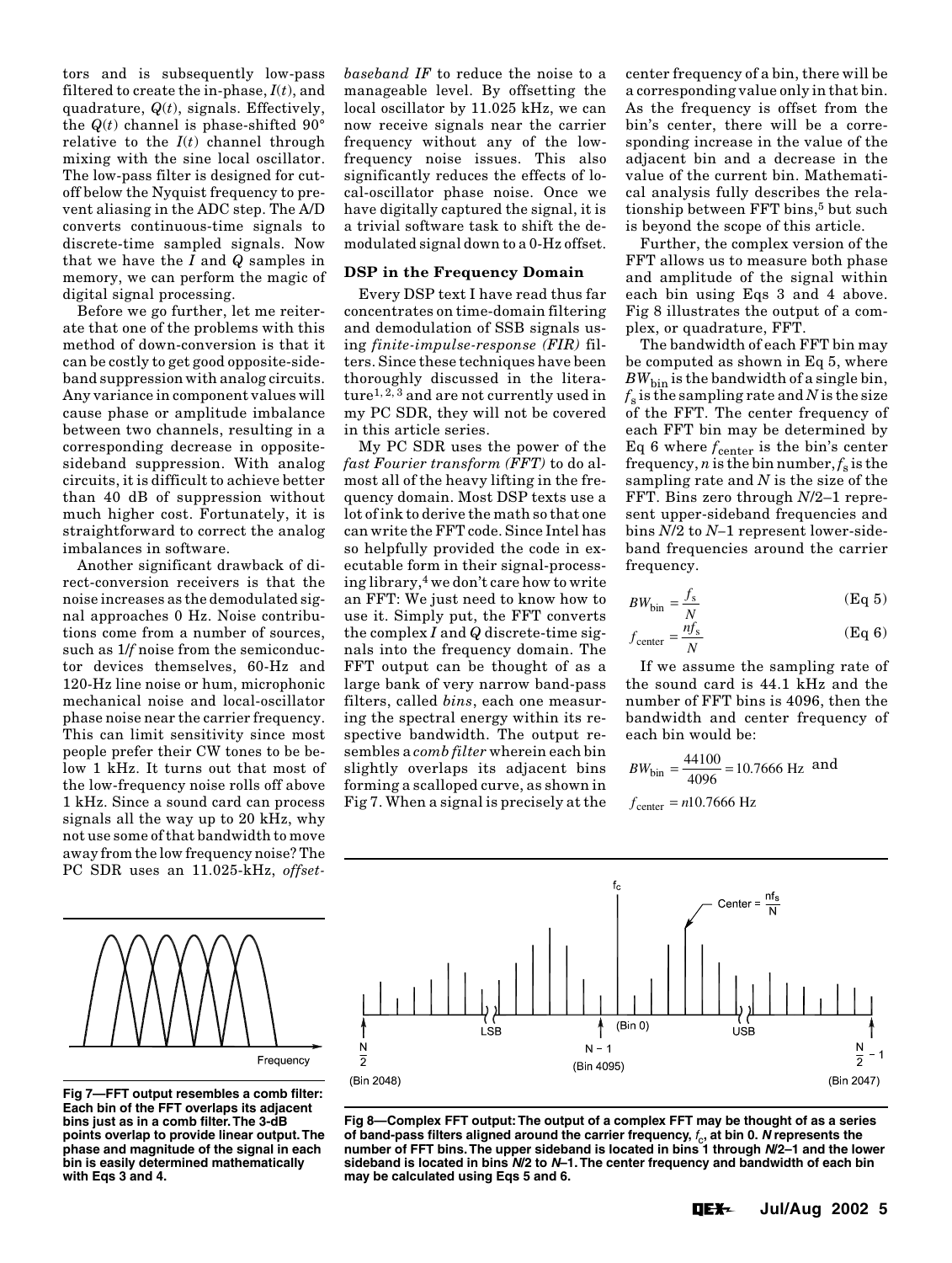What this all means is that the receiver will have 4096, 11-Hz-wide band-pass filters. We can therefore create band-pass filters from 11 Hz to approximately 40 kHz in 11-Hz steps.

The PC SDR performs the following functions in the frequency domain after FFT conversion:

- Brick-wall fixed and variable bandpass filters
- Frequency conversion
- SSB/CW demodulation
- Sideband selection
- Frequency-domain noise subtraction
- Frequency-selective squelch
- Noise blanking
- Graphic equalization ("tone control")
- Phase and amplitude balancing to remove images
- SSB generation
- Future digital modes such as PSK31 and RTTY

Once the desired frequency-domain processing is completed, it is simple to convert the signal back to the time domain by using an *inverse FFT*. In the PC SDR, only AGC and adaptive noise filtering are currently performed in the time domain. A simplified diagram of the PC SDR software architecture is provided in Fig 9. These concepts will be discussed in detail in a future article.

## **Sampling RF Signals with the Tayloe Detector: A New Twist on an Old Problem**

While searching the Internet for information on quadrature mixing, I ran across a most innovative and elegant design by Dan Tayloe, N7VE. Dan, who works for Motorola, has developed and patented (US Patent #6,230,000) what has been called the *Tayloe detector.*6 The beauty of the Tayloe detector is found in both its design elegance and its exceptional performance. It resembles other concepts in design, but appears unique in its high performance with minimal components.<sup>7, 8, 9</sup> In its simplest form, you can build a complete quadrature down converter with only three or four ICs (less the local oscillator) at a cost of less than \$10.

Fig 10 illustrates a single-balanced version of the Tayloe detector. It can be visualized as a four-position rotary switch revolving at a rate equal to the carrier frequency. The 50-Ω antenna impedance is connected to the rotor and each of the four switch positions is connected to a *sampling capacitor*. Since the switch rotor is turning at exactly the RF carrier frequency, each capacitor will track the carrier's amplitude



**Fig 9—SDR receiver software architecture: The I and Q signals are fed from the soundcard input directly to a 4096-bin complex FFT. Band-pass filter coefficients are precomputed and converted to the frequency domain using another FFT. The frequencydomain filter is then multiplied by the frequency-domain signal to provide brick-wall filtering. The filtered signal is then converted to the time domain using the Inverse FFT. Adaptive noise and notch filtering and digital AGC follow in the time domain.**



**Fig 10—Tayloe detector: The switch rotates at the carrier frequency so that each capacitor samples the signal once each revolution. The 0° and 180° capacitors differentially sum to provide the in-phase (**I**) signal and the 90° and 270° capacitors sum to provide the quadrature (**Q**) signal.**

for exactly one-quarter of the cycle and will hold its value for the remainder of the cycle. The rotating switch will therefore sample the signal at 0°, 90°, 180° and 270°, respectively.

As shown in Fig 11, the 50- $\Omega$  impedance of the antenna and the sampling capacitors form an R-C low-pass filter during the period when each respective switch is turned on. Therefore, each sample represents the integral or average voltage of the signal during its respective one-quarter cycle. When the switch is off, each sampling capacitor will hold its value until the next revolution. If the RF carrier and the rotating frequency were exactly in



**Fig 11—Track and hold sampling circuit: Each of the four sampling capacitors in the Tayloe detector form an RC track-and-hold circuit. When the switch is on, the capacitor will charge to the average value of the carrier during its respective onequarter cycle. During the remaining threequarters cycle, it will hold its charge. The local-oscillator frequency is equal to the carrier frequency so that the output will be at baseband.**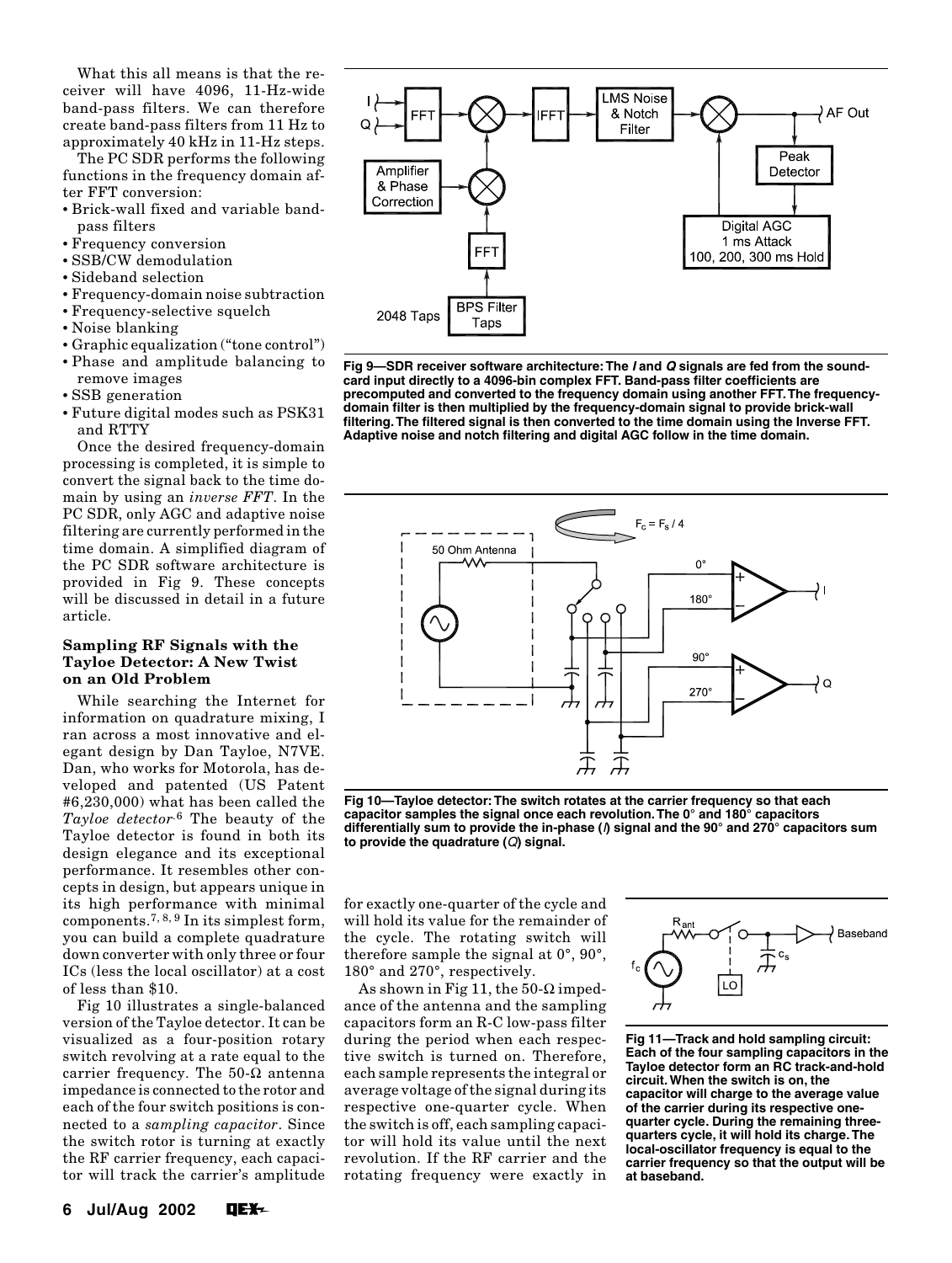phase, the output of each capacitor will be a dc level equal to the average value of the sample.

If we differentially sum outputs of the 0° and 180° sampling capacitors with an op amp (see Fig 10), the output would be a dc voltage equal to two times the value of the individually sampled values when the switch rotation frequency equals the carrier frequency. Imagine, 6 dB of noise-free gain! The same would be true for the 90° and 270° capacitors as well. The 0°/180° summation forms the *I* channel and the 90°/270° summation forms the *Q* channel of the quadrature downconversion.

As we shift the frequency of the carrier away from the sampling frequency, the values of the inverting phases will no longer sum to zero. The output frequency will vary according to the "beat" or difference frequency between the carrier and the switchrotation frequency to provide an accurate representation of all the signal components converted to baseband.

Fig 12 provides the schematic for a simple, single-balanced Tayloe detector. It consists of a PI5V331, 1:4 FET demultiplexer that switches the signal to each of the four sampling capacitors. The 74AC74 dual flip-flop is connected as a divide-by-four Johnson counter to provide the two-phase clock to the demultiplexer chip. The outputs of the sampling capacitors are differentially summed through the two LT1115 ultra-low-noise op amps to form the *I* and *Q* outputs, respectively. Note that the impedance of the antenna forms the input resistance for the op-amp gain as shown in Eq 7. This impedance may vary significantly with the actual antenna. I use instrumentation amplifiers in my final design to eliminate gain variance with antenna impedance. More information on the hardware design will be provided in a future article.

Since the duty cycle of each switch is 25%, the effective resistance in the RC network is the antenna impedance multiplied by four in the op-amp gain formula, as shown in Eq 7:

$$
G = \frac{R_{\rm f}}{4R_{\rm ant}}\tag{Eq 7}
$$

For example, with a feedback resistance,  $R_f$ , of 2 kΩ and antenna impedance,  $\overline{R}_{ant}$ , of 50  $\Omega$ , the resulting gain of the input stage is:

$$
G = \frac{2000}{4 \times 50} = 10
$$

The Tayloe detector may also be analyzed as a *digital commutating filter*.10, 11, 12 This means that it operates as a very-high-*Q* tracking filter, where Eq 8 determines the bandwidth and *n* is the number of sampling capacitors,



**Fig 12—Singly balanced Tayloe detector.**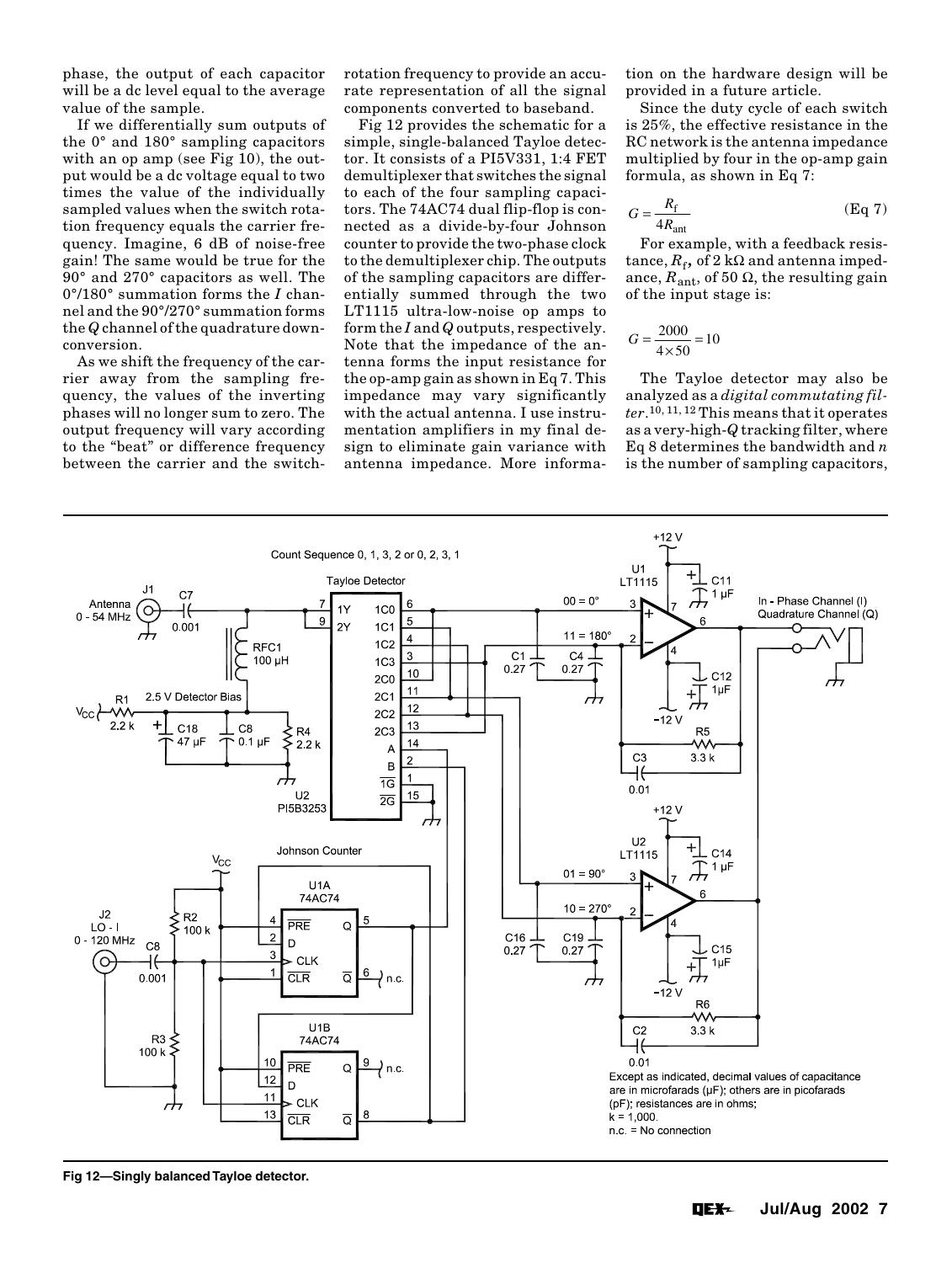$R_{\text{ant}}$  is the antenna impedance and  $C_{\text{s}}$ is the value of the individual sampling capacitors. Eq 9 determines the  $Q_{\text{det}}$ of the filter, where  $f_c$  is the center frequency and  $BW_{\text{det}}$  is the bandwidth of the filter.

$$
BW_{\det} = \frac{1}{\pi n R_{\text{ant}} C_s}
$$
 (Eq 8)

$$
Q_{\text{det}} = \frac{f_{\text{c}}}{BW_{\text{det}}} \tag{Eq 9}
$$

By example, if we assume the sampling capacitor to be 0.27 µF and the antenna impedance to be 50  $Ω$ , then *BW* and *Q* are computed as follows:

$$
BW_{\text{det}} = \frac{1}{(\pi)(4)(50)(2.7 \times 10^{-7})} = 5895 \text{ Hz}
$$

$$
Q_{\text{det}} = \frac{14.001 \times 10^6}{5895} = 2375
$$

Since the PC SDR uses an offset baseband IF, I have chosen to design the detector's bandwidth to be 40 Hz to allow low-frequency noise elimination as discussed above.

The real payoff in the Tayloe detector is its performance. It has been stated that the *ideal* commutating mixer has a minimum conversion loss (which equates to noise figure) of 3.9dB.13, 14 Typical high-level diode mixers have a conversion loss of 6-7 dB and noise figures 1 dB higher than the loss. The Tayloe detector has less than 1 dB of conversion loss, remarkably. How can this be? The reason is that it is not really a mixer but a sampling detector in the form of a quadrature track and hold. This means that the design adheres to discrete-time sampling theory, which, while similar to mixing, has its own unique characteristics. In a traditional mixer, the output signal is zero during 50% of the carrier cycle since the local oscillator is a square wave. Because a track and hold actually holds the signal value between samples, the signal output never goes to zero.

This is where aliasing can actually be used to our benefit. Since each switch and capacitor in the Tayloe detector actually samples the RF signal once each cycle, it will respond to alias frequencies as well as those within the Nyquist frequency range. In a traditional direct-conversion receiver, the local-oscillator frequency is set to the carrier frequency so that the difference frequency, or IF, is at 0 Hz and the sum frequency is at two times the carrier frequency per Eq 2. We normally remove the sum frequency through low-pass filtering, resulting in conversion loss and a corresponding increase in noise figure. In the Tayloe detector, the sum frequency resides at the first alias frequency as shown in Fig 13. Remember that an alias is a real signal and will appear in the output as if it were a baseband signal. Therefore, the alias adds to the baseband signal for a theoretically lossless detector. In real life, there is a slight loss due to the resistance of the switch and aperture loss due to imperfect switching times.

#### **PC SDR Transceiver Hardware**

The Tayloe detector therefore provides a low-cost, high-performance method for both quadrature down-conversion as well as up-conversion for transmitting. For a complete system, we would need to provide analog AGC

to prevent overload of the ADC inputs and a means of digital frequency control. Fig 14 illustrates the hardware architecture of the PC SDR receiver as it currently exists. The challenge has been to build a low-noise analog chain that matches the dynamic range of the Tayloe detector to the dynamic range of the PC sound card. This will be covered in a future article.

I am currently prototyping a complete PC SDR transceiver, the SDR-1000, that will provide generalcoverage receive from 100 kHz to 54 MHz and will transmit on all ham bands from 160 through 6 meters.

#### **SDR Applications**

At the time of this writing, the typical entry-level PC now runs at a clock frequency greater than 1 GHz and costs only a few hundred dollars. We now have exceptional processing



**Fig 13—Alias summing on Tayloe detector output: Since the Tayloe detector samples the signal the sum frequency (fc + fs) and its image (–fc–fs) are located at the first alias frequency. The alias signals sum with the baseband signals to eliminate the mixing product loss associated with traditional mixers. In a typical mixer, the sum frequency energy is lost through filtering thereby increasing the noise figure of the device.**



**Fig 14—PC SDR receiver hardware architecture: After band-pass filtering the antenna is fed directly to the Tayloe detector, which in turn provides I and Q outputs at baseband. A DDS and a divide-by-four Johnson counter drive the Tayloe detector demultiplexer. The LT1115s offer ultra-low noise-differential summing and amplification prior to the widedynamic-range analog AGC circuit formed by the SSM2164 and log amplifier.**